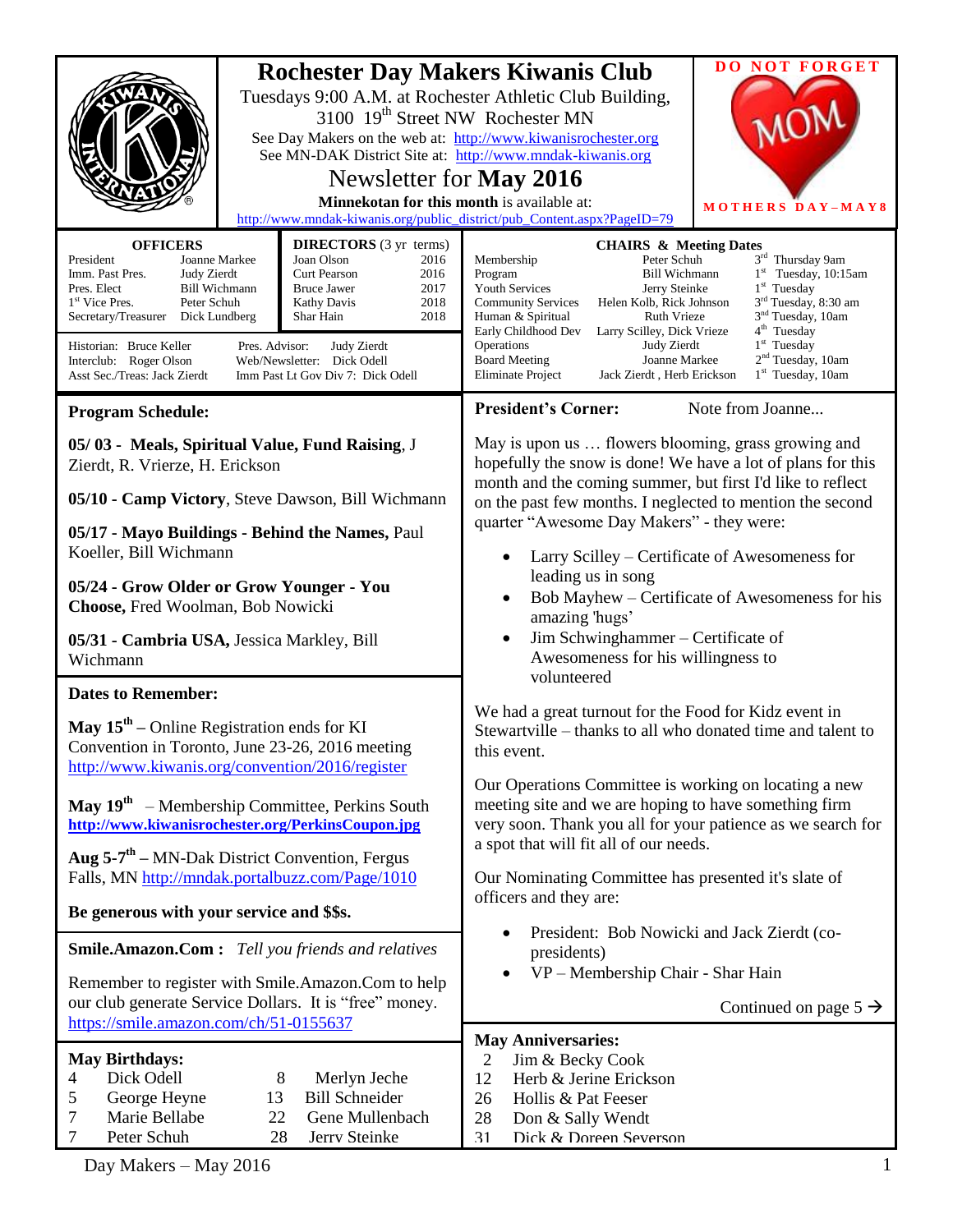| Secretary/Treasurer's Report $-04/12/16$ :                                                                                                                                                     | Secy Report: (Continued)                                                                                                                                                      |  |  |
|------------------------------------------------------------------------------------------------------------------------------------------------------------------------------------------------|-------------------------------------------------------------------------------------------------------------------------------------------------------------------------------|--|--|
| <b>Bank Balance - 3/31/2016:</b><br>\$9,044.68<br><b>Administrative Account:</b><br>\$5,116.30                                                                                                 | The board approved a motion to fund our clubs annual gift<br>to the Kiwanis International Foundation at \$5 per member.                                                       |  |  |
| Service Account:<br>\$3,697.08<br>\$212.13<br><b>Bike Repair:</b>                                                                                                                              | <b>COMMITTEE REPORTS</b>                                                                                                                                                      |  |  |
| Charitable Account Bank Balance 3/31/2016: \$19.17                                                                                                                                             | <b>Membership-</b> The committee is using webinars to get<br>new ideas on how to recruit new members.                                                                         |  |  |
| Day Makers on leave: Dave Arlander, Marie Bellabe,<br>Don Cain, Ron King, Sara King, Dennis Lee, Karen<br>Lee, Mike Siverling, Dave Truxal                                                     | Community Service- The committee will meet next<br>week. Our club will volunteer for the Saturday Noon<br>Meals on April 30.                                                  |  |  |
| March Service Hour Statistics: 1,233 hours by 37<br>members, 51% Participation.                                                                                                                | <b>Program-</b> Programs are filled though the third week of<br>May.                                                                                                          |  |  |
| <b>April 2016 Board Meeting Summary</b>                                                                                                                                                        | Public Relations-Looking to KTTC and other local<br>media to publicize the Golf Drop Fund Raiser.                                                                             |  |  |
| The Membership Committee has requested that the web<br>address for the club's photo gallery of members be<br>added to our roster. A link to the member photos will<br>be placed on the roster. | Early Childhood Development- Another Book<br>Collection is coming up. Elementary Books are needed.<br>The Public Library and Salvation Army now provide most<br>of the books. |  |  |
| Meeting Site Search Committee update: Looking at<br>Hadley Valley Golf Course, Peace Church, and the new<br>Senior Center (125 Live). The process is ongoing.                                  | Youth Services- The Century Key Club is having their<br>retreat on April 16 <sup>th</sup> . The scholarship material has been<br>distributed.                                 |  |  |
| Food For Kids update: Our club provided \$2,220,<br>which exceeded the goal. The number of meals packed<br>met the goal.                                                                       | Human & Spiritual Values-We are continuing to send<br>cards to members not able to attend meetings. There will<br>be an education moment at the May meeting.                  |  |  |
| A Golf Drop Raffle Fund Raiser, for Eliminate, is                                                                                                                                              | Richard Lundberg, Secy/Treasurer                                                                                                                                              |  |  |
| scheduled on June 25, during Rochester Fest. Raffle                                                                                                                                            | Did You Know ?? :<br>Mother's Day                                                                                                                                             |  |  |
| Tickets will be sold by members for \$5 each starting<br>soon, and during Rochester Fest.                                                                                                      | Mother's Day is a celebration honoring the mother of the<br>family, as well as motherhood, maternal bonds, and the                                                            |  |  |
| President Joanne will appoint a nominating committee<br>to recruit members for the two Director terms, which                                                                                   | influence of mothers in society.                                                                                                                                              |  |  |
| are expiring, and a Vice President. The board was                                                                                                                                              | <b>Initial proclamation:</b> 1870 (Julia Howe wrote the first<br>Ι.<br>Mother's Day proclamation asking women everywhere                                                      |  |  |
| informed that Bill Wichmann will not be moving up to<br>President, so the nominating committee will also need                                                                                  | to join for world peace)                                                                                                                                                      |  |  |
| nominee(s) to fill that position.                                                                                                                                                              | Founders: Julia Ward Howe   Ann Jarvis   Anna Jarvis<br>2.<br>Earliest beginnings: 1868 (Ann Jarvis created a<br>3.                                                           |  |  |
| The board approved a motion that since the budgeted<br>finds to support the Circle K Club will not be used this                                                                                | committee to establish 'Mother's Friendship Day')                                                                                                                             |  |  |
| year, to use these funds, up to \$250, to support the<br>Century Key Club Spring Retreat.                                                                                                      | <b>Became nationally recognized: 1914 (proclamation</b><br>4.<br>signed by Woodrow Wilson)                                                                                    |  |  |
| Grants applications to Kiwanis International                                                                                                                                                   | <b>Founding country: United States</b><br>5.<br>First celebrated: 1908 (Anna held a memorial for her<br>6.                                                                    |  |  |
| Foundation and Think Bank are being written to fund                                                                                                                                            | mother Ann)                                                                                                                                                                   |  |  |
| the Reading Oasis at Gage School.                                                                                                                                                              | So now you know  just don't forget May 8 <sup>th</sup> .                                                                                                                      |  |  |
|                                                                                                                                                                                                |                                                                                                                                                                               |  |  |
| Continued Next Column $\rightarrow$                                                                                                                                                            | <b>Dick Odell</b><br>PS: MN Inland Fishing Opener - May $14th$                                                                                                                |  |  |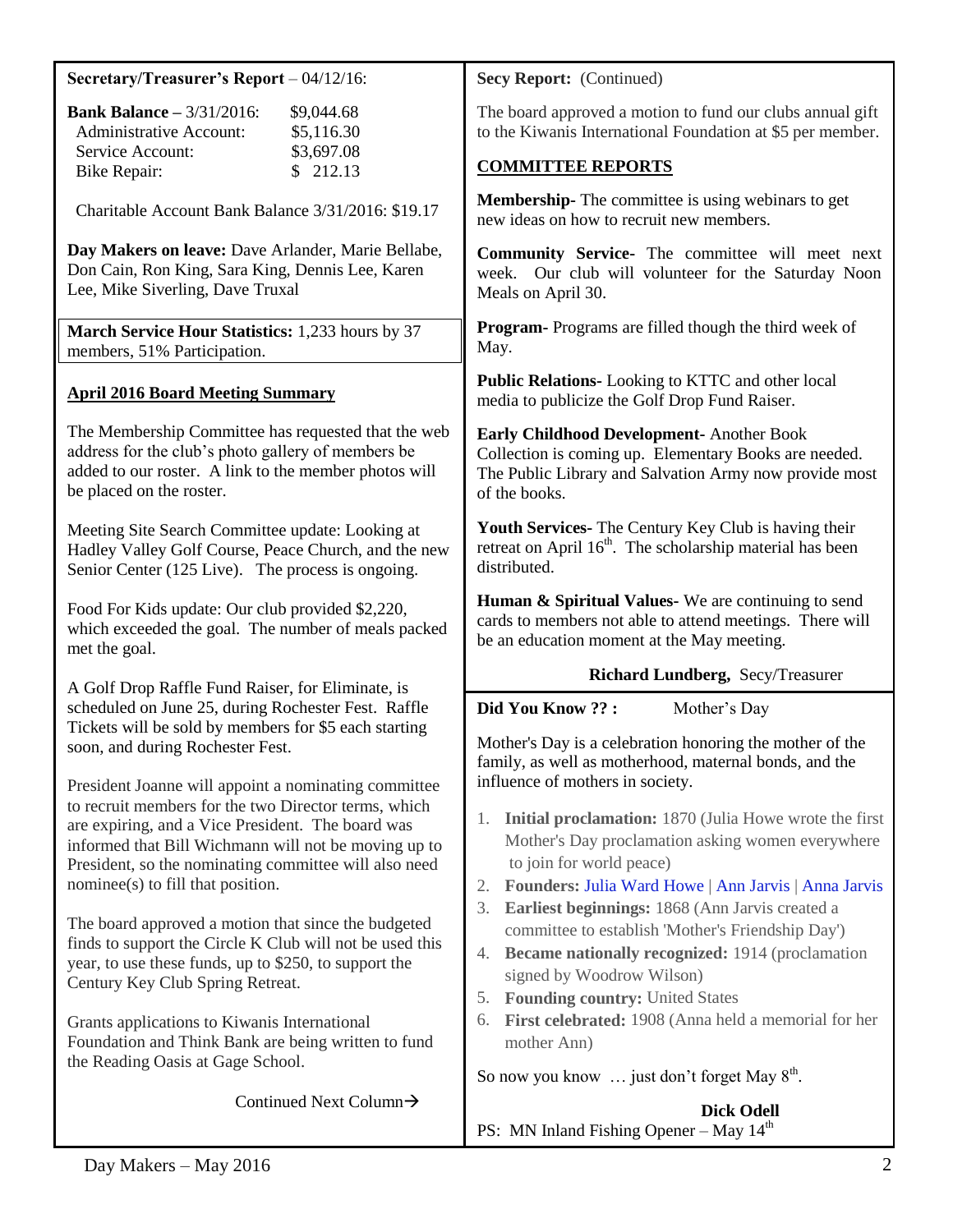#### **Kiwanis One Day of Service – Food for Kidz:**

The Food for Kidz service project is hosted by the Kiwanis Stewartville club and all clubs in the subdivision 7 group are asked to participate with their donations (~\$2000 per club) and their service hours. See the complete article and photos of this year's fantastic event on the Day Makers web site at: <http://www.kiwanisrochester.org/FoodKidz16.htm>

Over 110,000 meal packages were prepared for distribution and over one millions meals have been packaged in the last 12 years. Thank you Day Makers for your donations and service support.

This is huge undertaking for our club each year and as we evaluate we will be looking at how the clubs in the area can become even more involved to take some of the load off our club. With only 17 in our membership and an average age over 60 we need to seriously figure this out if we are able to continue hosting.

Again, thank you … and our Stewartville club looks forward to working with your club as we continue this important service project.

> **Mary Brouillard**  Kiwanis Stewartville Club

**Day Makers Special Program:** "The Olsons"

Ken and Jessica are with Wycliffe Bible translators. The goal of Wycliffe is to translate the Bible into all the languages in the world. Ken and Jessica have both worked as translators in Africa. Great mission and great entertainment.

Peter is 6 years old, Anya is 8 years old. Mom and Dad are otherwise known as Jessica and Ken Olson.



The family spent the last 4 years in France. They are presently on Home assignment. Joan and I do not know where there next assignment will be. **Joan and Roger Olson**

## **Riverside K-Kids 2015-2016:**

With the guidance and organization of two Riverside teachers: Jody Peterson and Cassandra Bartholomew, the year began with officer election and cleaning of the butterfly garden outside Riverside Elementary. Other activities during the year serving the neighborhood and school included:

- making dog chew toys for the animal shelter,
- selling pretzels at Books and Bingo night,
- making cookies for nursing home residents,
- cleaning I-pods at school,
- sharing bingo at Golden Living Nursing Home and making valentines for the residents,
- making pillows for the Women's shelter,
- and making paper flowers for the Ronald McDonald House.

On May 2, we have our last meeting when we celebrate by decorating T-shirts and having pizza and a beverage.



I want to thank the Day Makers Kiwanis Club for their support. It's been a fun year!

## **Curt Pearson**

**Kiwanis Mission Statement:**

**Kiwanis is a global organization of volunteers dedicated to** *improving* **the world one child and one community at a time.**

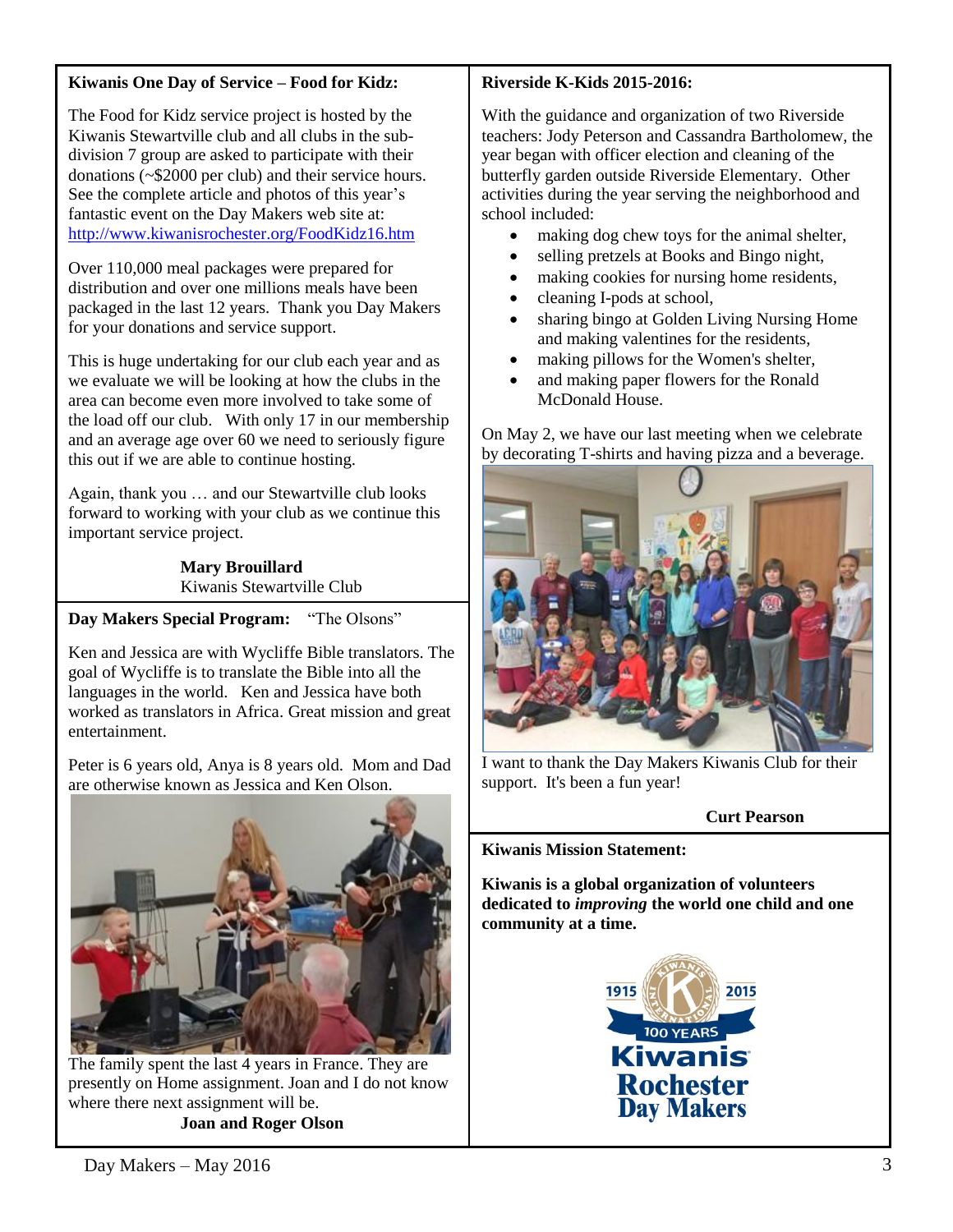#### **SMIF/KIWANIS Book Project Report:**

I wanted to let everyone know the project was a big success again this year. The Southern Minnesota Initiative Foundation (SMIF) provides books to be given to preschool and kindergarten children to develop their reading skills, a critical element in the education process. SMIF partners with select KIWANIS clubs to do the distribution.

Last fall, Day Makers received 510 books to distribute, and 15 of us under the planning, coordination, and leadership of Dick and Ruth Vrieze read books to students and gave each of them a book to take home. The following is the report submitted to Robyn Udenberg, District 7 Lt. Governor, for her consolidation and report back to SMIF:

We received 510 books and have read and distributed them as follows:

| <b>Date</b>                                                | Location                                         | <b>Students</b> | <b>Books</b> |                 |
|------------------------------------------------------------|--------------------------------------------------|-----------------|--------------|-----------------|
| 9/16                                                       | <b>Migrant Workers Pre-school</b>                | 18              | 15           |                 |
|                                                            | at The Place                                     |                 |              |                 |
| <b>10/07</b>                                               | <b>Pinewood Pre-school</b>                       | 15              | 15           |                 |
|                                                            |                                                  |                 |              |                 |
| <u>10/14</u>                                               | <b>Hawthorne Early Childhood</b>                 | 17              | 17           |                 |
|                                                            | <b>Education</b>                                 |                 |              |                 |
| <u> 11/2</u>                                               | <b>Headstart at The Place</b>                    | 262             | 262          |                 |
|                                                            |                                                  |                 |              |                 |
| <b>11/??</b>                                               | <b>Headstart at Harriet Bishop</b>               | 64              | 64           |                 |
| <u>11/16</u>                                               | <b>Aldrich Memorial Nursery School</b>           | 20              | 21           |                 |
| <u>11/17</u>                                               | <b>Aldrich Memorial Nursery School</b>           | 20              | 20           |                 |
| <u>11/20</u>                                               | <b>Aldrich Memorial Nursery School</b>           | 20              | 21           |                 |
|                                                            |                                                  |                 |              |                 |
| <u> 12/2</u>                                               | <b>Early Childhood Education at</b>              | 16              | 16           |                 |
|                                                            | <b>Northrop</b>                                  |                 |              |                 |
| <b>12/15</b>                                               | <b>Precious is the Child Nursery</b>             | 12              | 12           |                 |
|                                                            | <b>School at Ascension Lutheran</b>              |                 |              |                 |
|                                                            |                                                  |                 | ===          |                 |
|                                                            |                                                  | 464             | 463          |                 |
| Books given to Riverside, Elton Hills, and                 |                                                  |                 | 22           |                 |
|                                                            | <b>Franklin Elementary Schools (Higher grade</b> |                 |              |                 |
|                                                            |                                                  |                 |              |                 |
| <b>Reading level)</b><br>Remaining books to be distributed |                                                  |                 |              | 25 (11 Spanish) |
|                                                            |                                                  |                 | $====$       |                 |
|                                                            |                                                  |                 | 510          |                 |

We plan to add the remaining books (25) to our collection of used books from libraries and other donors, and distribute them to Rochester schools.

The teachers and students seemed thrilled with the program, and our club members truly enjoyed reading and interacting with the children. It was a very rewarding and successful program again this year.

**Suggestions for next year**: if the books need to go to preschoolers, have them well-illustrated and preschool appropriate. A few books were not.

Many thanks to SMIF, **Dick Vrieze and Larry Scilley** (Co-chairs of ECD)